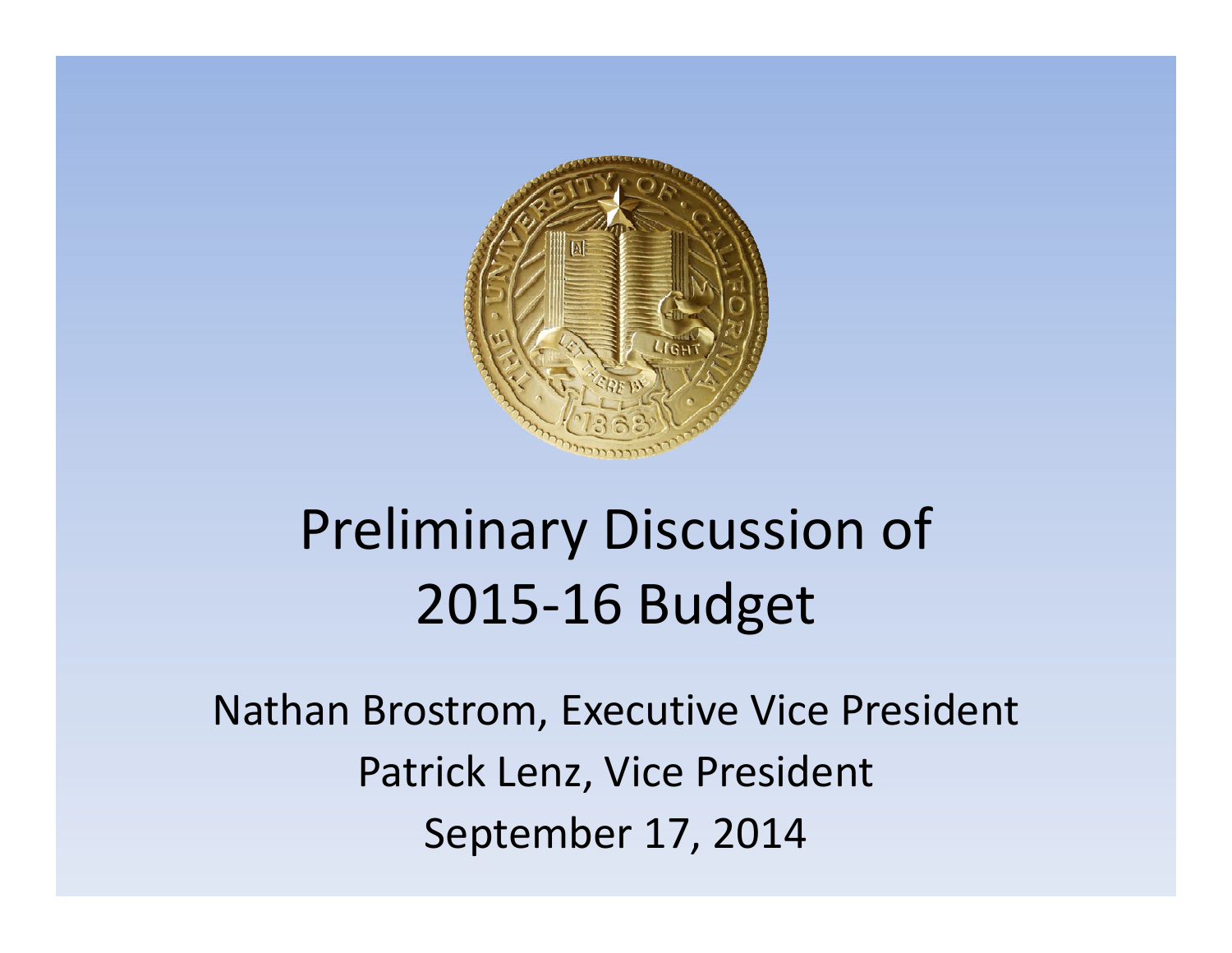2014‐15 UC Budget ‐ Recap Support Budget

- Regents' Recommendation \$383.1 M
- State Budget Appropriation \$142.2 M
- Nonresident Tuition Revenue \$26.0 M
- Alternative Revenues/Cost Savings \$90.0 M
- Revenue and Expenditure Shortfall \$124.9 M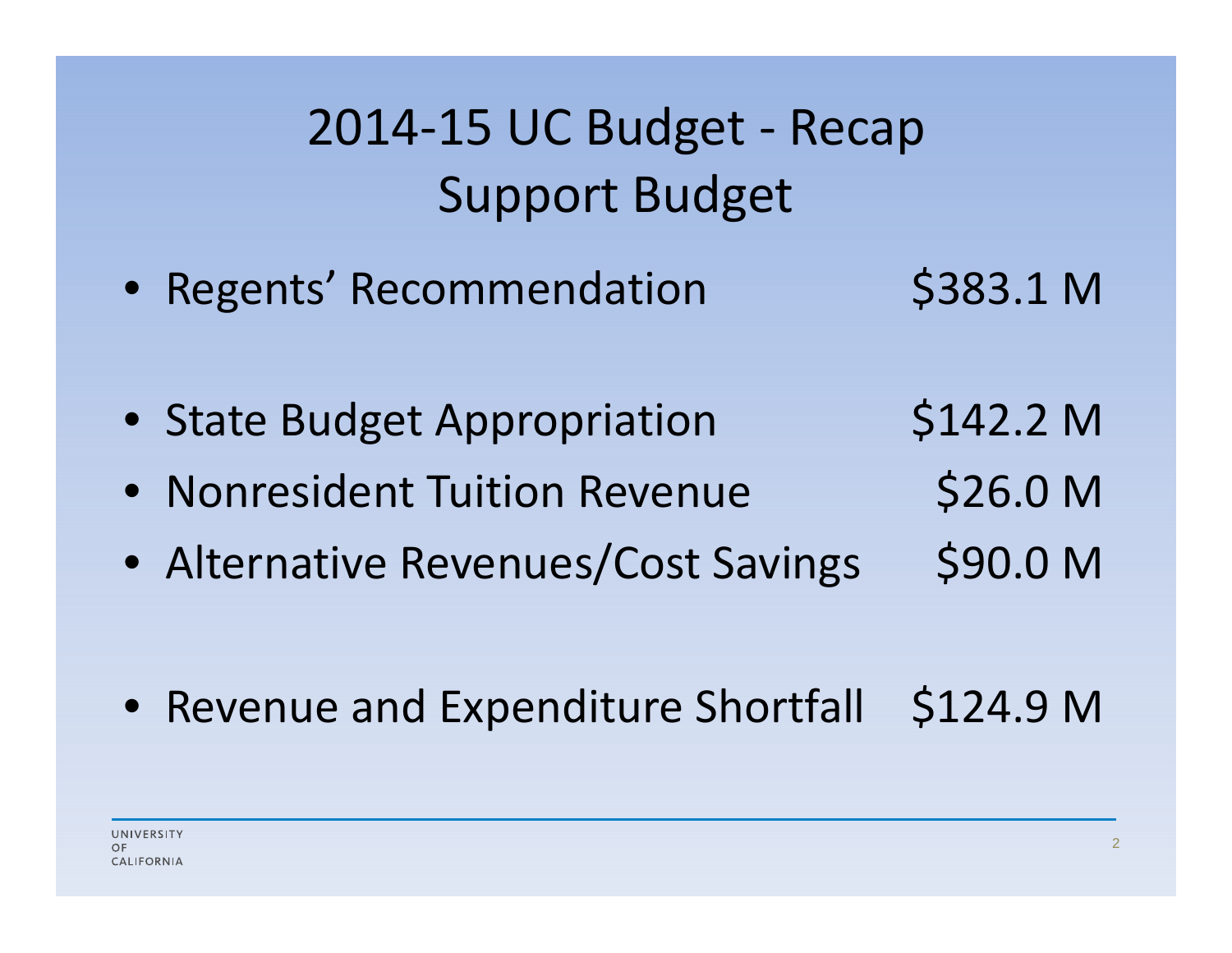2014‐15 UC Budget Expenditures November Regents' Budget: \$383.1 Million

- Mandatory Costs \$168.1 M (Retirement, Health Benefits, Contractual Compensation, Academic Merits, Price Increases)
- High Priority Costs \$165.0 M (Compensation, 1% Enrollment, Deferred Maintenance, High Priority Capital Facilities)
- Reinvestment in Academic Quality \$ 50.0 M (Student/Faculty Ratio, New Faculty Start‐up Costs Reduce Faculty and Staff Salary Gaps, Enhance Undergraduate Instructional Support)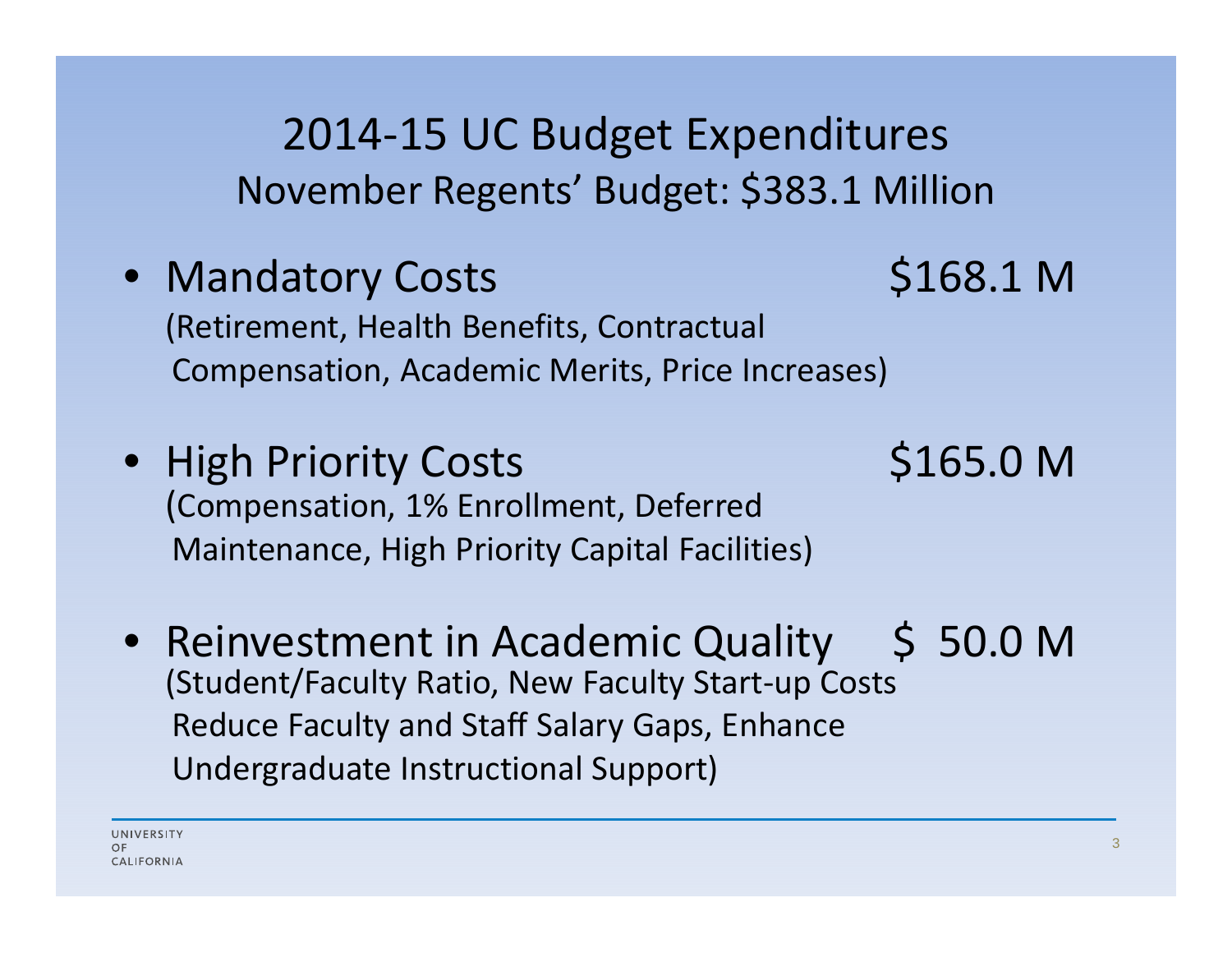## 2014‐15 UC Budget – Recap *Capital Facility Projects (1 of 2): \$277.8 <sup>M</sup>*

|           | • UC Berkeley, Tolman Hall                    | \$75.0 M           |
|-----------|-----------------------------------------------|--------------------|
|           | • UC Davis, Walker Hall Seismic Corrections   | \$27.9 M           |
|           | • UC Davis, Chemistry Seismic/Life Safety     | \$3.5 <sub>M</sub> |
| $\bullet$ | Div. of Ag. and Nat. Resources, Intermountain |                    |
|           | <b>Research Center Modernization</b>          | \$0.2 M            |
|           | • UC Irvine, Business Unit 2 - Equipment      | \$1.1 M            |
|           | • UC Irvine, Electrical Improvements          | \$19.5 M           |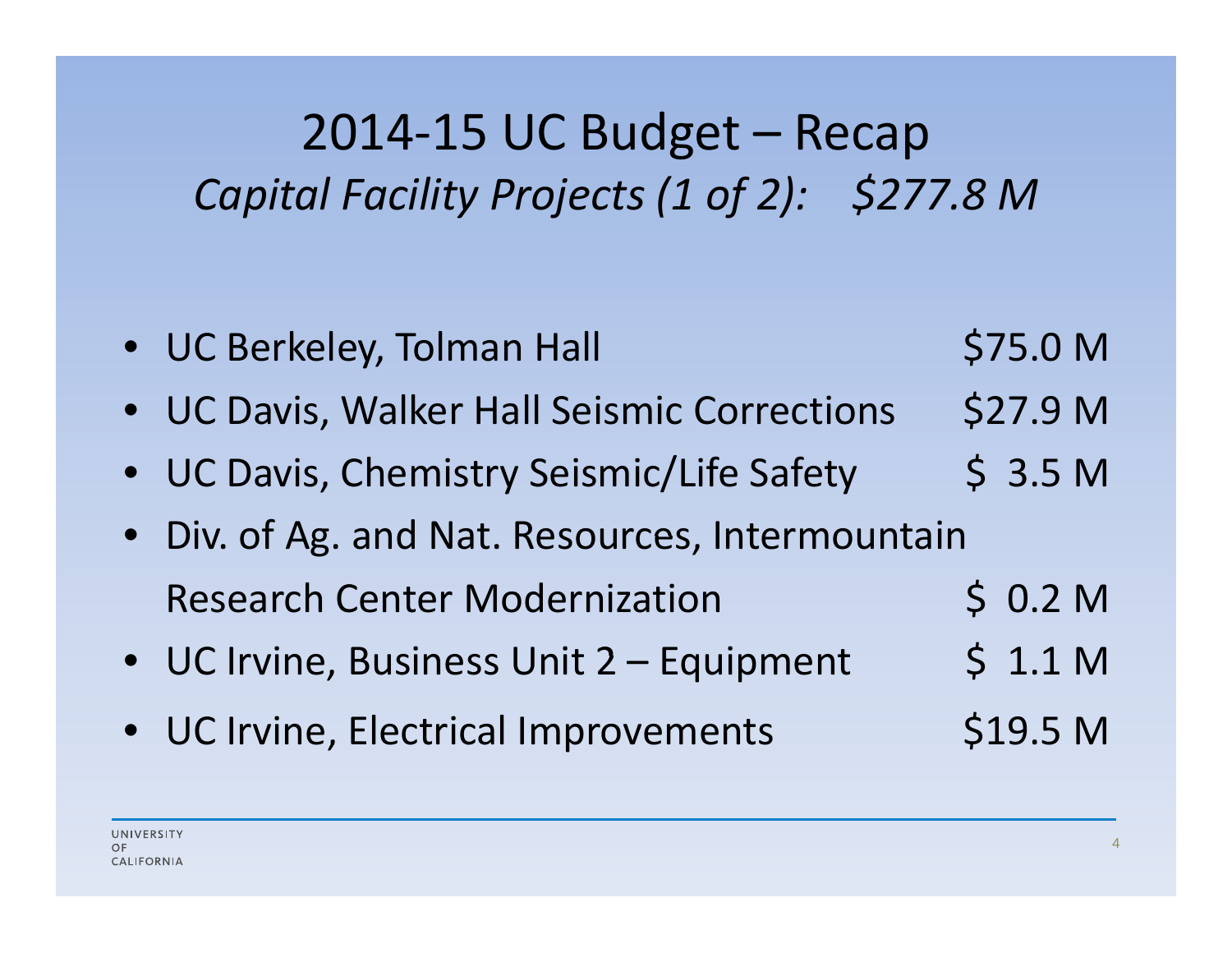## 2014‐15 UC Budget – Recap *Capital Facility Projects (2 of 2): \$277.8 <sup>M</sup>*

- UC Merced, Central Plant/Telecommunications Upgrade  $$15.2 M$
- UC Santa Barbara, Infrastructure Renewal \$12.1 M
- UC San Diego, Campus Life Safety \$49.0 M
- UC Santa Cruz, Coastal Biology Building \$64.1 M
- UC Santa Cruz, Life Safety Upgrades \$10.2 M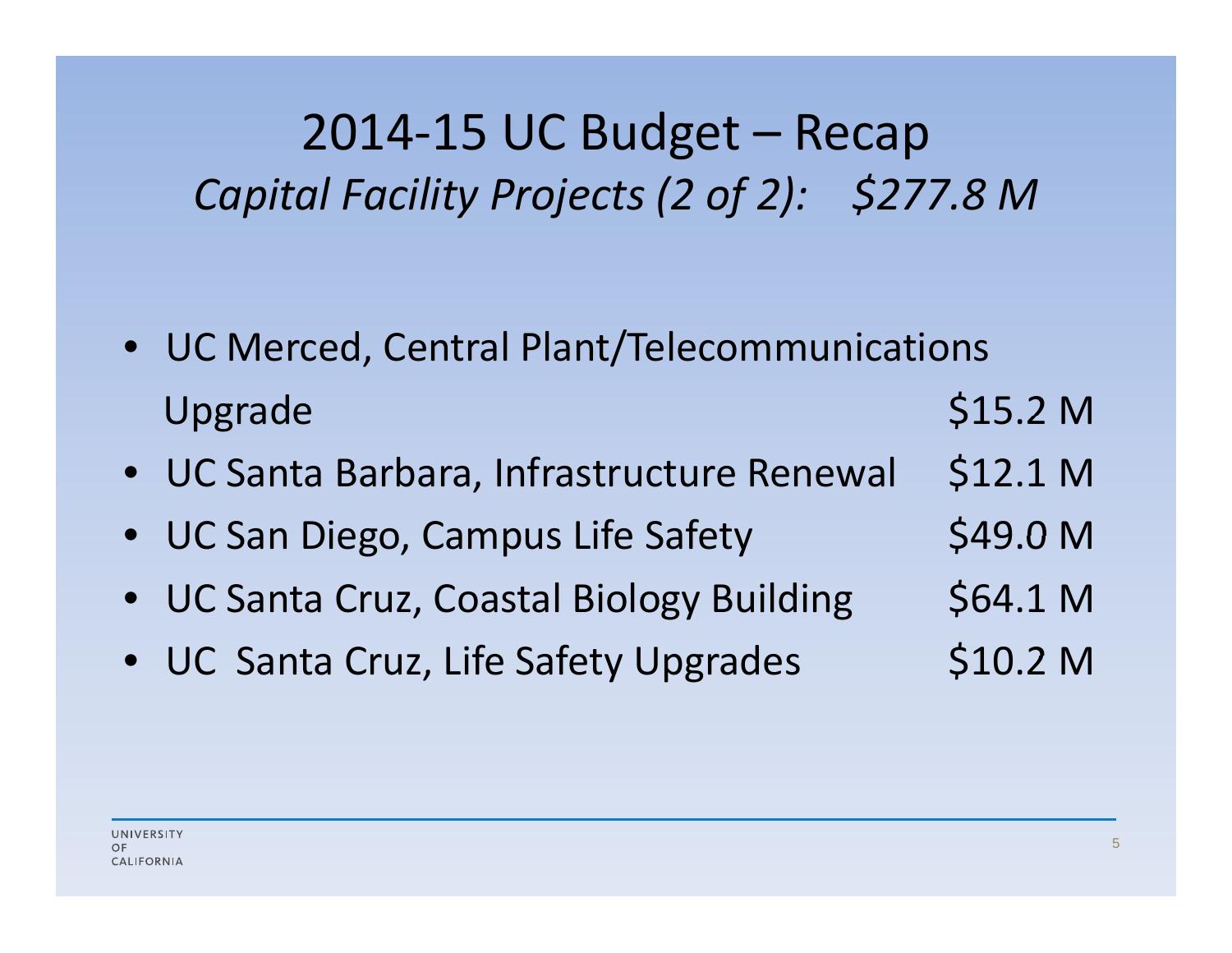2015 ‐16 UC Bu dget Ex penditure Assum ptions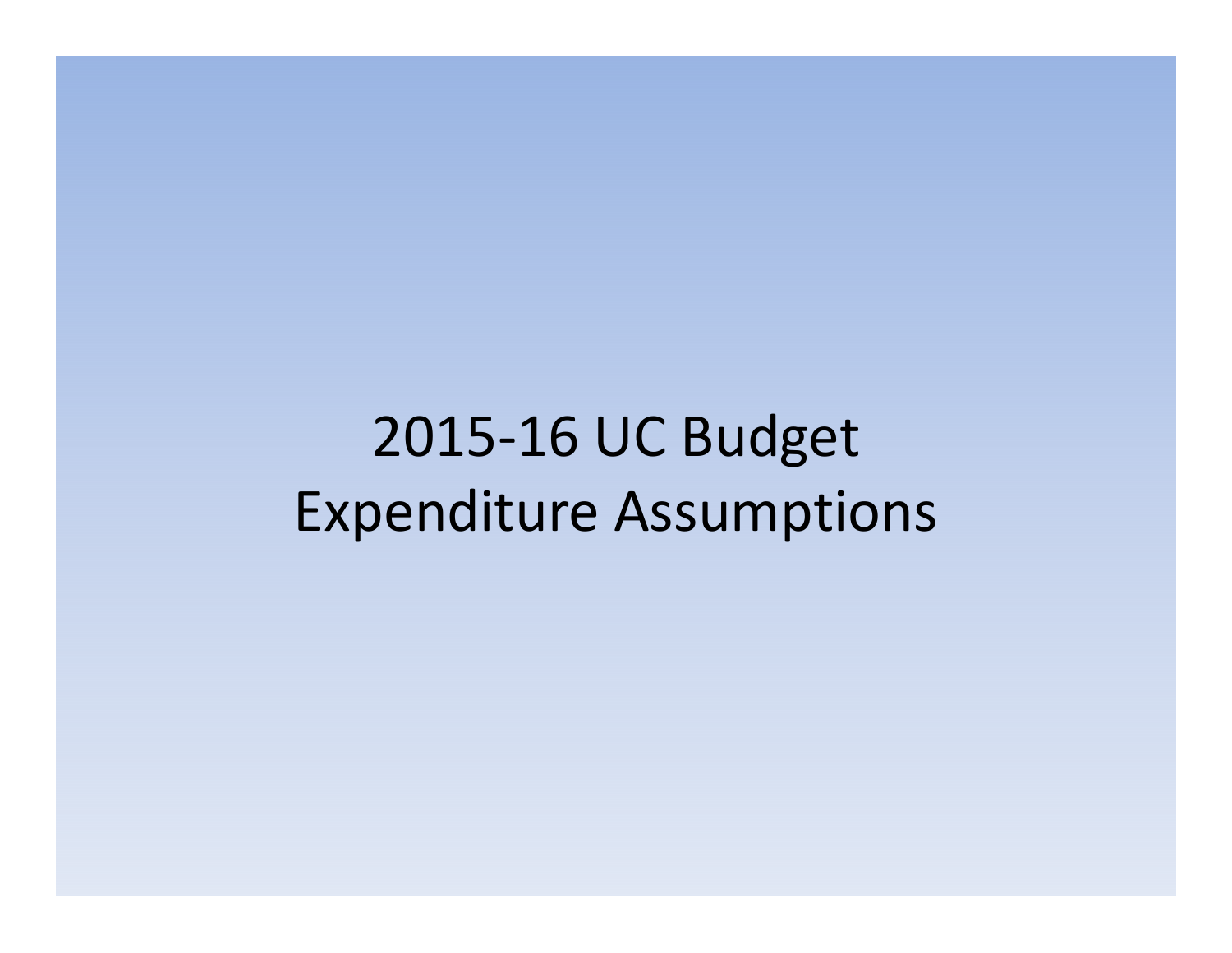Proposed 2015‐16 Expenditure Costs *Mandatory Costs: \$120 – 135 <sup>M</sup>*

• UCRP $$18 - 20$  M • Health $$28 - 34$  M • Annuitant Health Benefits  $$5 - 7$  M • Contractually Committed Compensation \$15 – 18 M • Academic Merit Increases \$30 M • Non-Salary Price Increases 1997 525 M Total: $$120 - 135$  M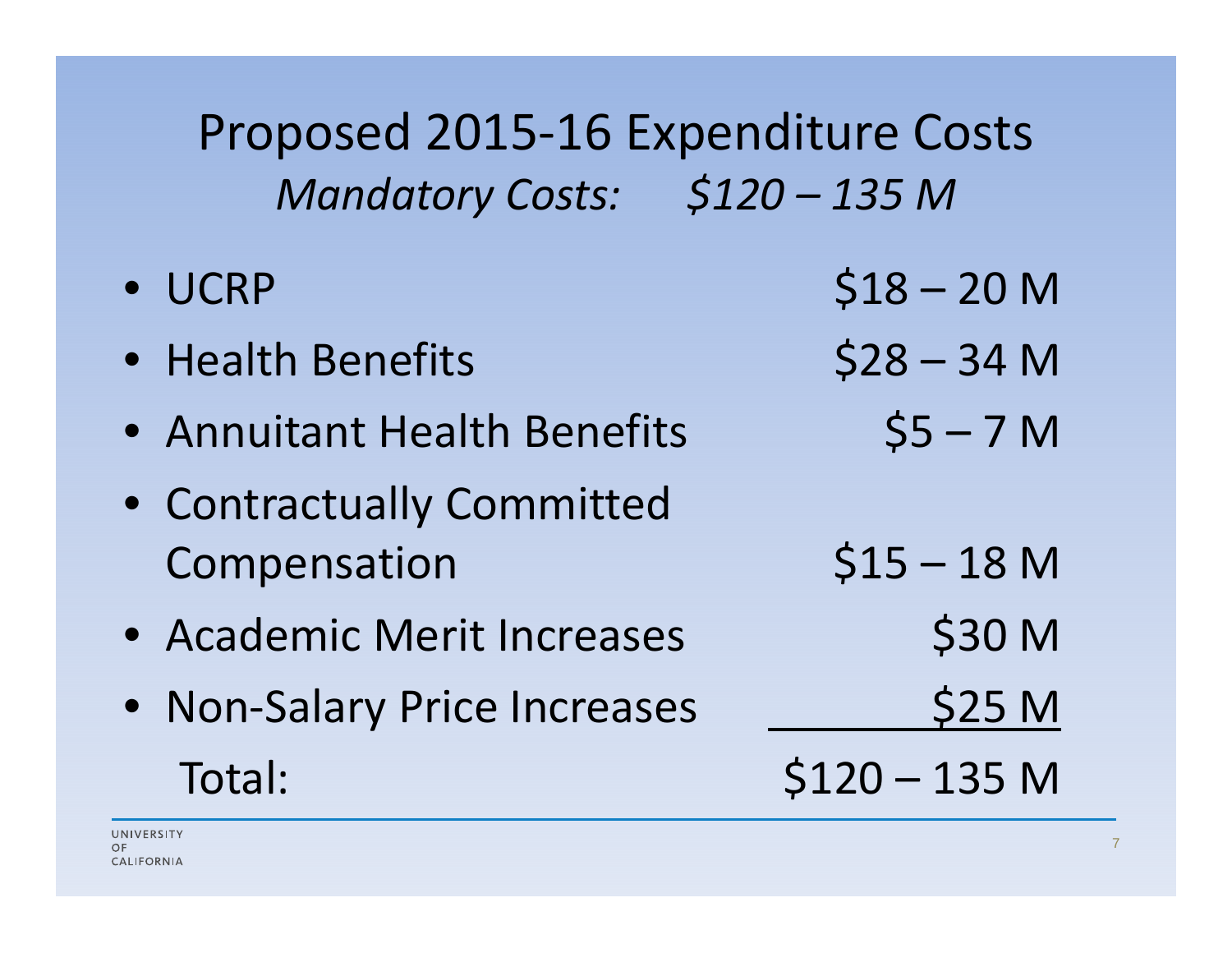Proposed 2015‐16 Expenditure Costs *High‐Priority Costs: \$190 – 205 <sup>M</sup>*

- Compensation Increases (3%) \$120 M
- 1% Enrollment Growth \$ 22 M
- Deferred Maintenance  $$35 50$  M
- High-Priority Capital Needs 510 15 M Total: $$190 - 205$  M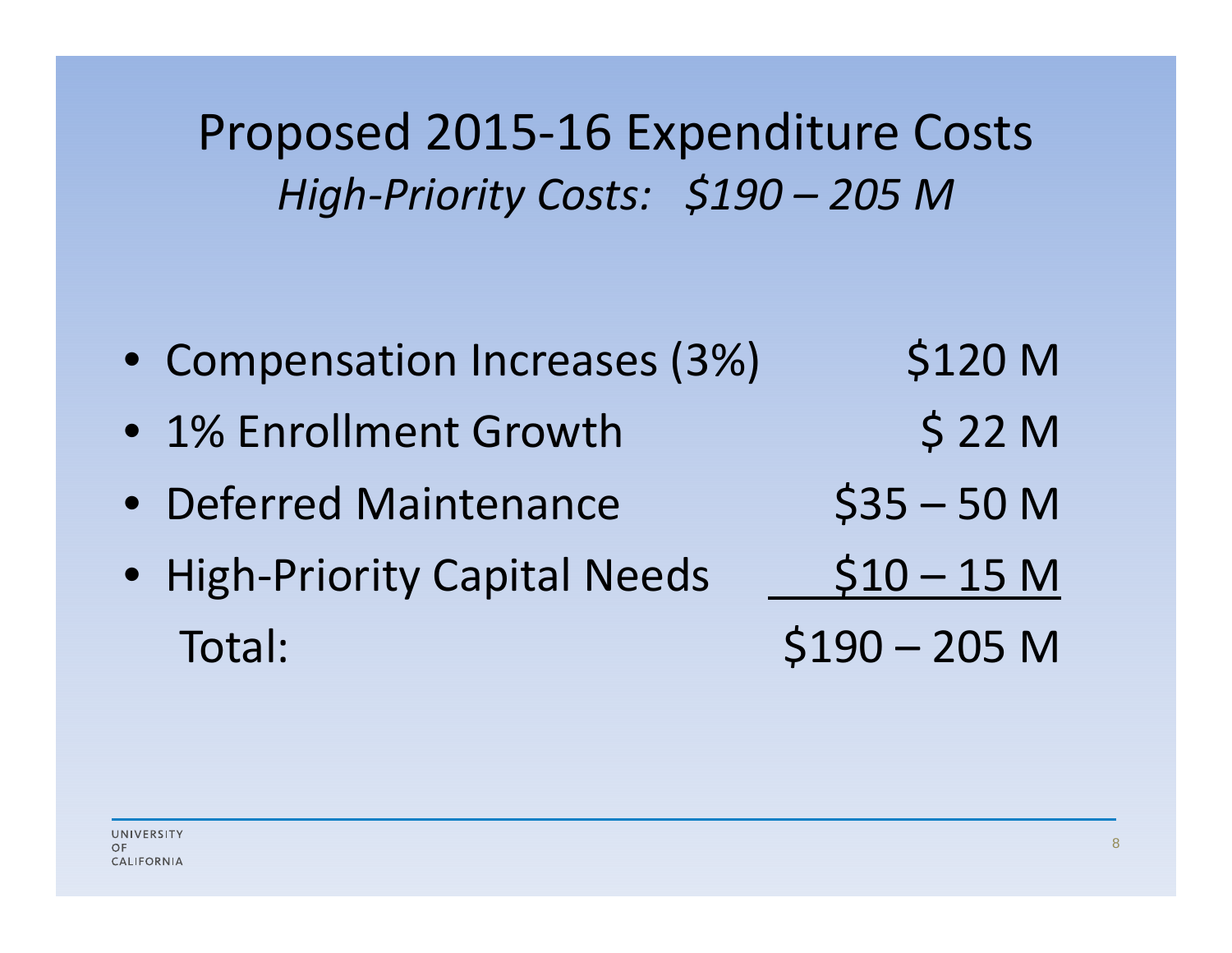Proposed 2015‐16 Expenditure Costs *Reinvestment in Quality: \$50.0M*

- Reduce Student‐Faculty Ratio
- Support Startup Costs for New Faculty
- Reduce Faculty Salary Gap
- Reduce Staff Salary Gap
- Increase Graduate Student Support
- Enhance Undergraduate Instructional Support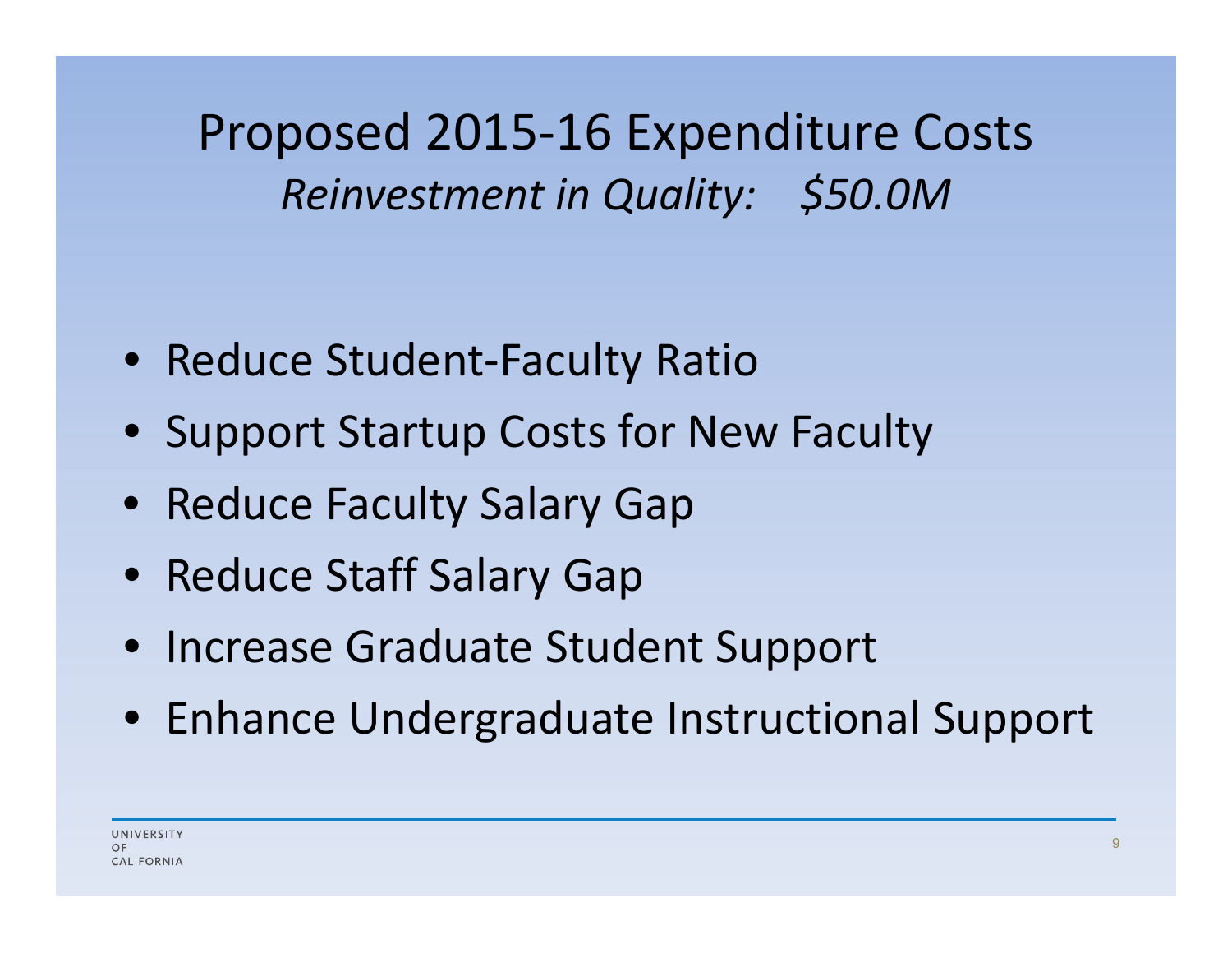### 2015‐16 UC Budget – Recap *Capital Facility Projects: \$298 <sup>M</sup>*

#### *Continuing Projects*

| • Div. of Ag. And Nat. Resources, Intermountain           |                    |
|-----------------------------------------------------------|--------------------|
| <b>Research Extension Center</b>                          | \$1.8 <sub>M</sub> |
| • UC Davis, Chemistry Seismic/Life Safety                 | \$31.1 M           |
| • UC Merced, Classroom & Academic Office-Equipment        | \$5.0 <sub>M</sub> |
| • UC Riverside, Batchelor Hall Building Systems Renewal   | \$17.8 M           |
| • UC Riverside, Environmental Health and Safety           |                    |
| <b>Expansion-Equipment</b>                                | \$0.4 <sub>M</sub> |
| • UC San Francisco, Clinical Sciences Retrofit/Renovation | \$21.7M            |
| • UC Santa Cruz, Coastal Biology Bldg.-Equipment          | \$2.0 <sub>M</sub> |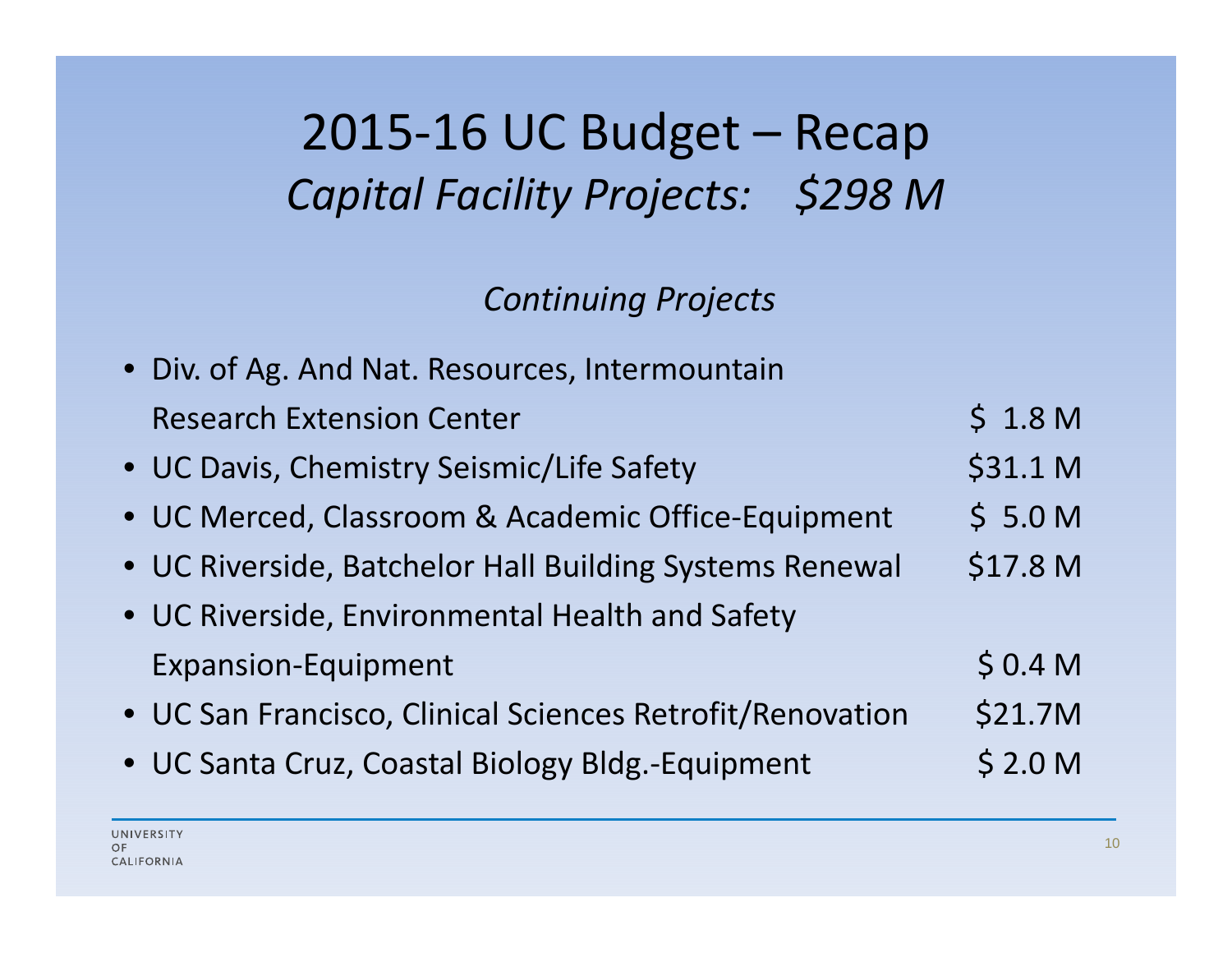## 2015‐16 UC Budget – Recap *Capital Facility Projects: \$298 <sup>M</sup>*

#### *New Projects*

| · UC Santa Barbara, Campbell Hall Replacement Bldg.       | \$15.8 M |
|-----------------------------------------------------------|----------|
| • UC Berkeley, Wheeler Hall Capital Renewal               | \$19.4 M |
| • UC San Diego, Biological and Physical Sciences Bldg.    | \$55.8 M |
| · UC Santa Cruz, Telecomm Infrastructure Renewal Ph. B    | \$12.6 M |
| • UC Irvine, Fire and Life Safety Improvements Ph. 1      | \$35.5 M |
| • UC Riverside, Pierce Hall Improvements                  | \$34.7 M |
| • UC Santa Cruz, Environmental Health and Safety Facility | \$19.4 M |
| • UC Los Angeles, CHS - SOM West Seismic Renovation       | \$25.0 M |
|                                                           |          |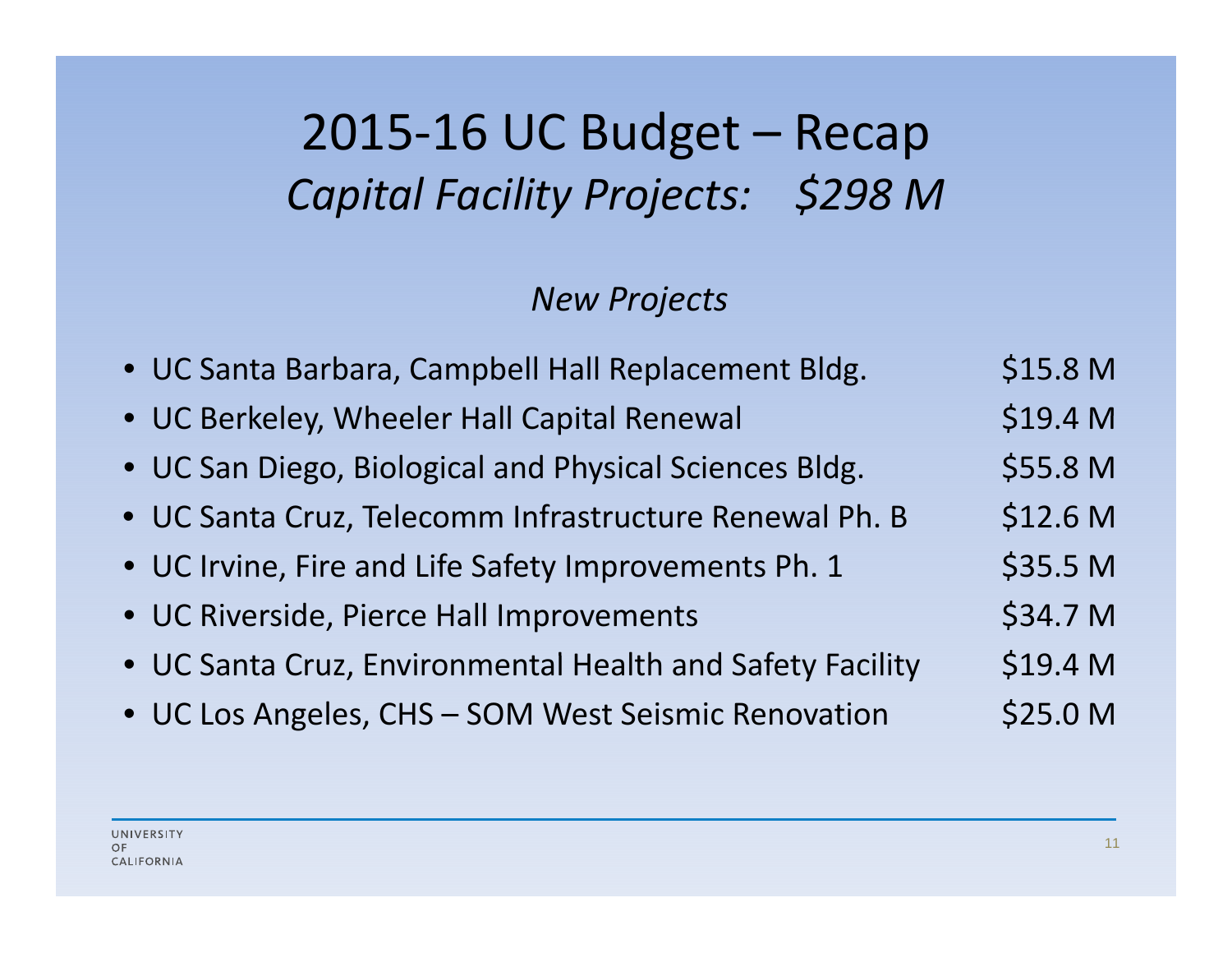# Facts and Myths about the University of California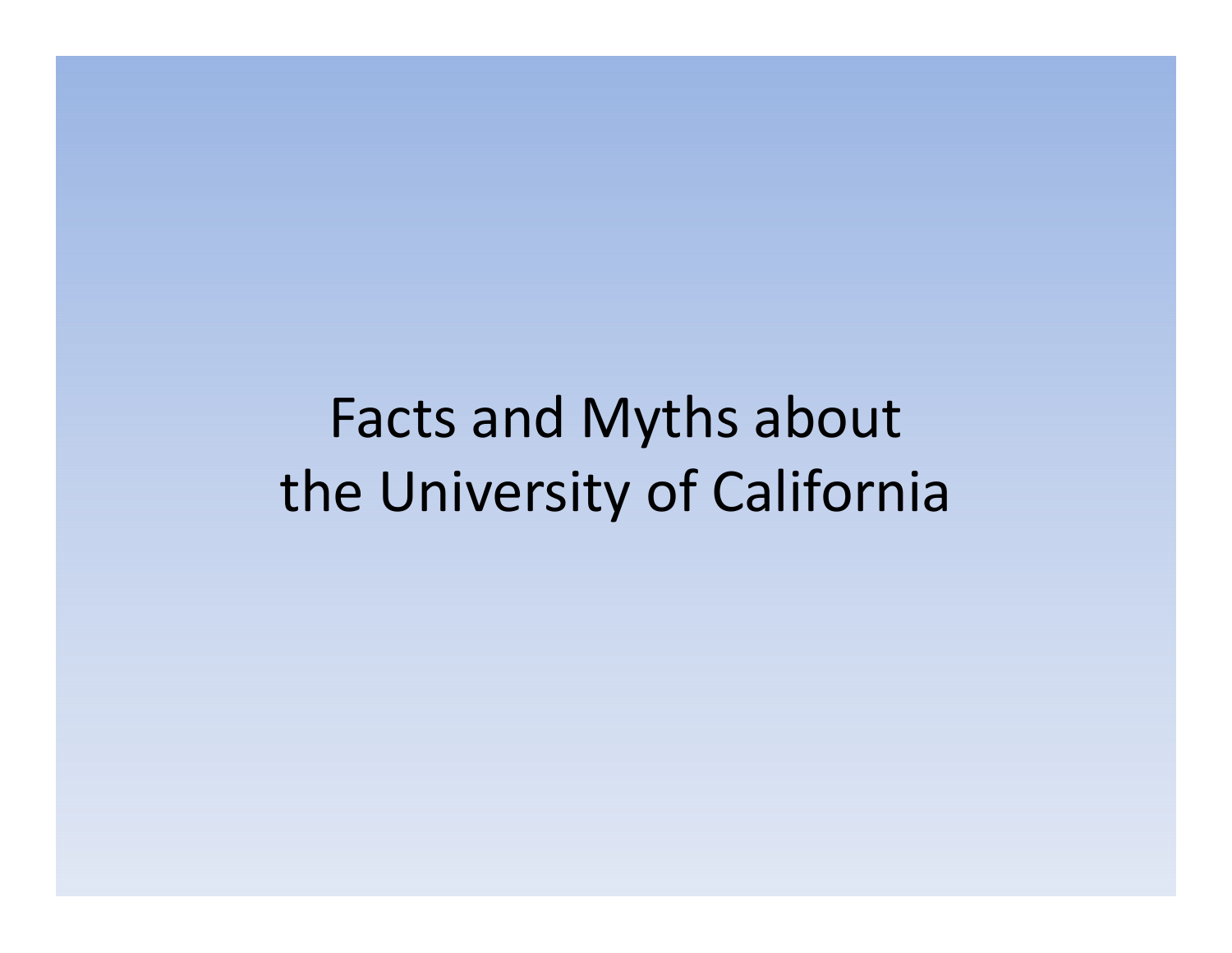**Fact:** Last year, UC spent less from core funds to educate each student than it did in the early 1990s.



*Figures are for general campus students, adjusted for inflation.*

**Myth:** UC has not "bent the cost curve"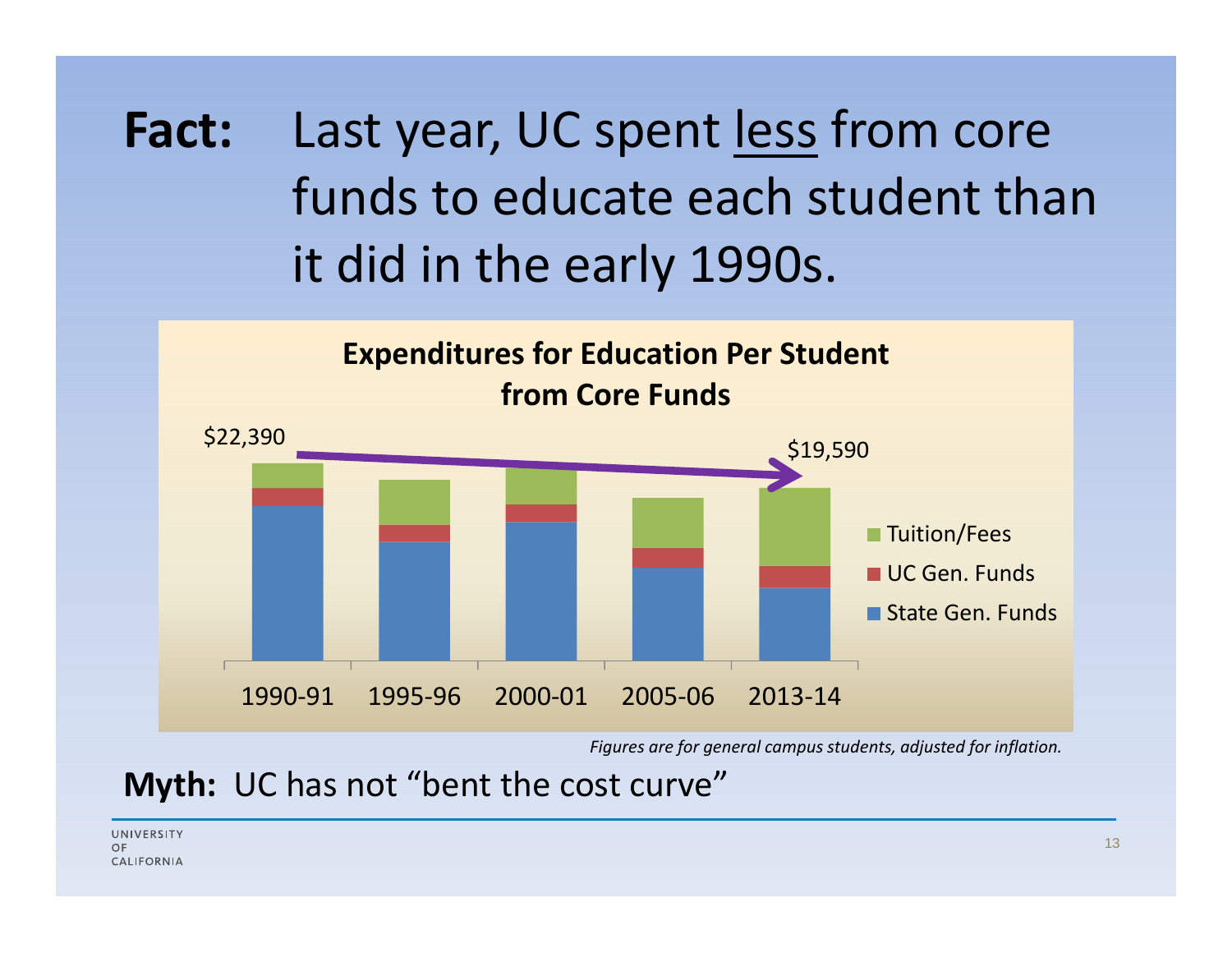**Fact:** Over 85% of the recent decline in core‐funded UC employees were non‐academic employees.



#### **Myth:** UC has "administrative bloat"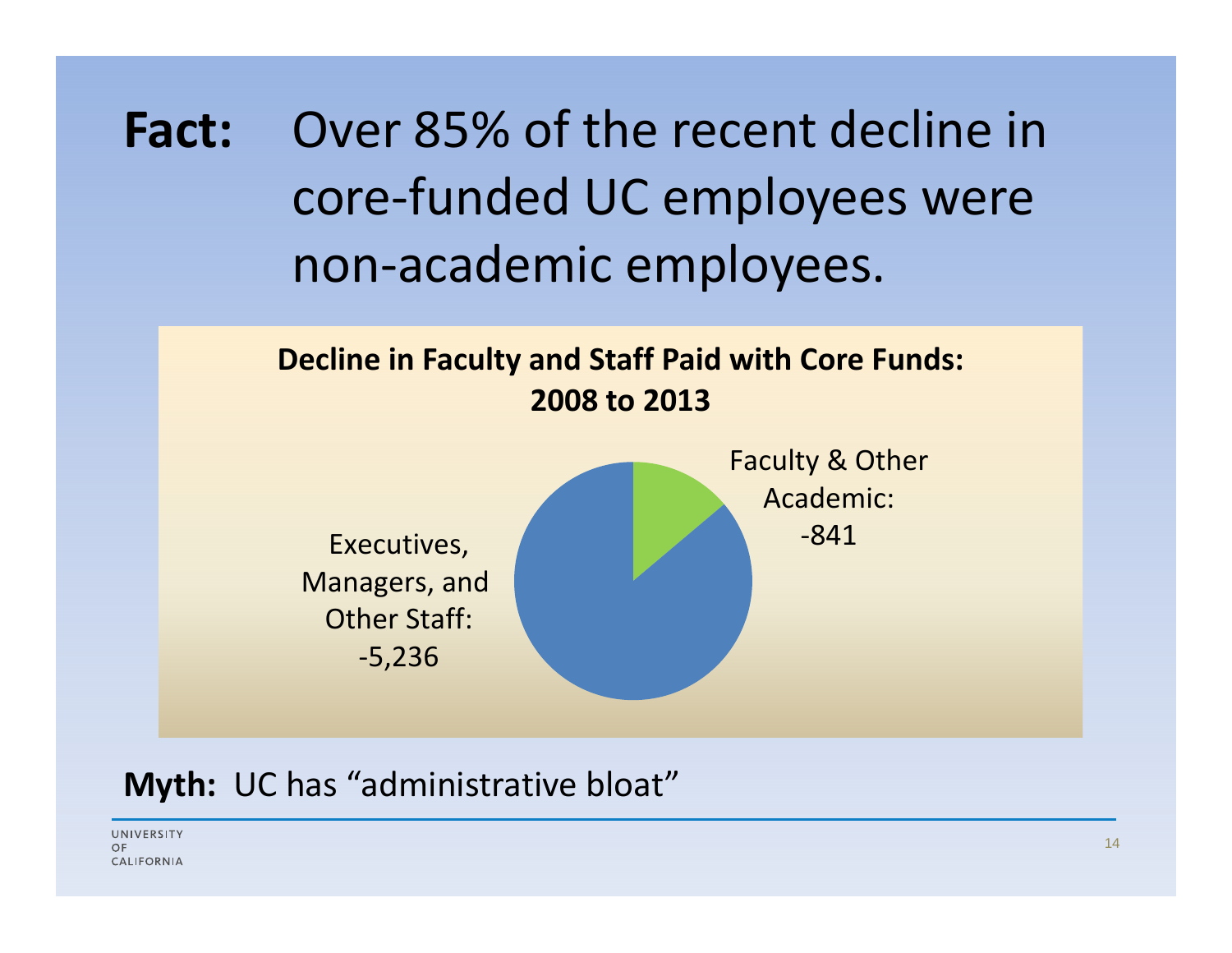**Fact:** Senior management salaries are only 1% of UC core funds expenditures.



#### **Myth:** Executive salaries are to blame for UC's budget shortfall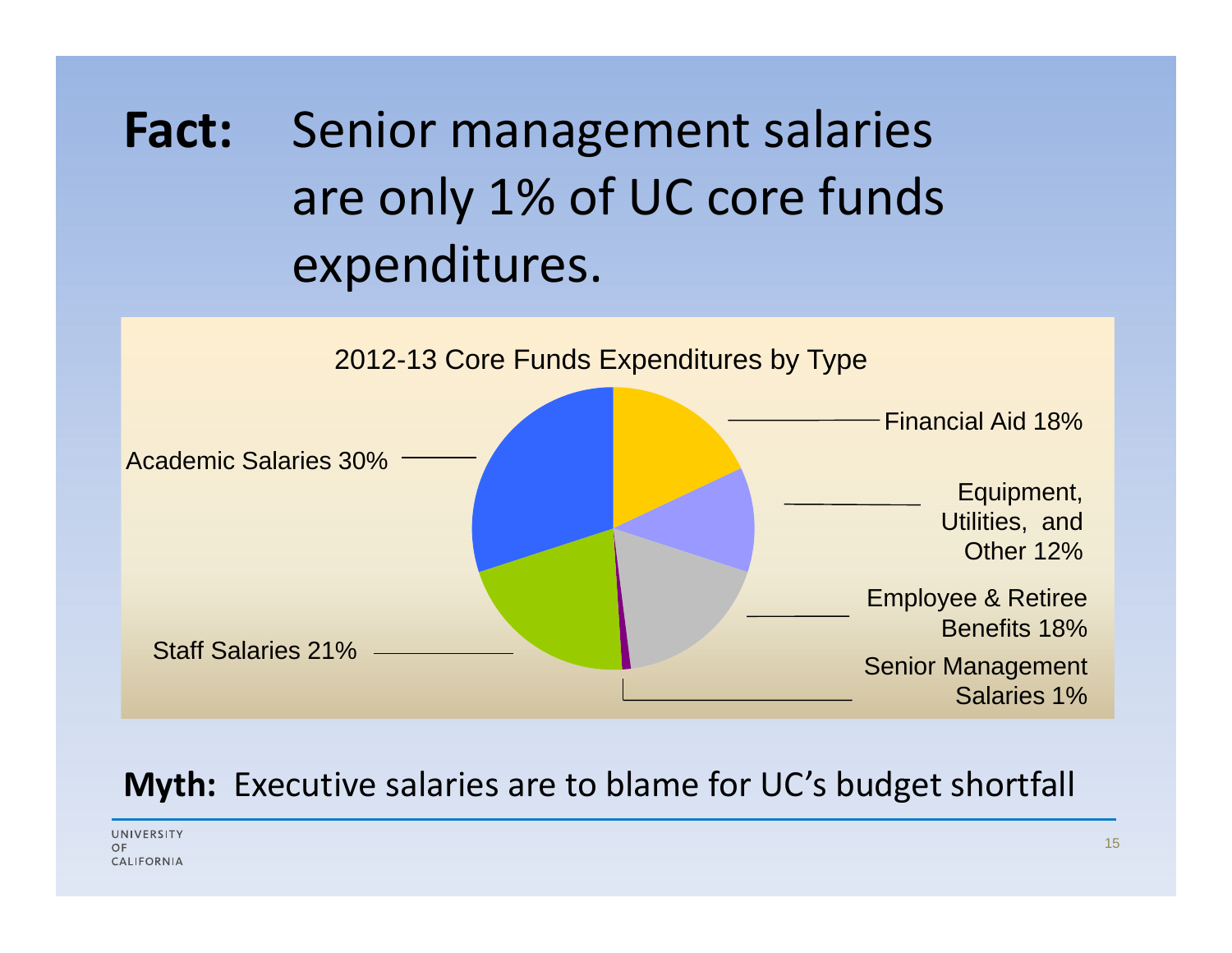# **Fact:** Most UC Chancellors rank near the bottom of AAU leaders in base pay.



*Figures reflect base pay for the years indicated. AAU figures are from the most recent years available.*

#### **Myth:** UC's Chancellors are overpaid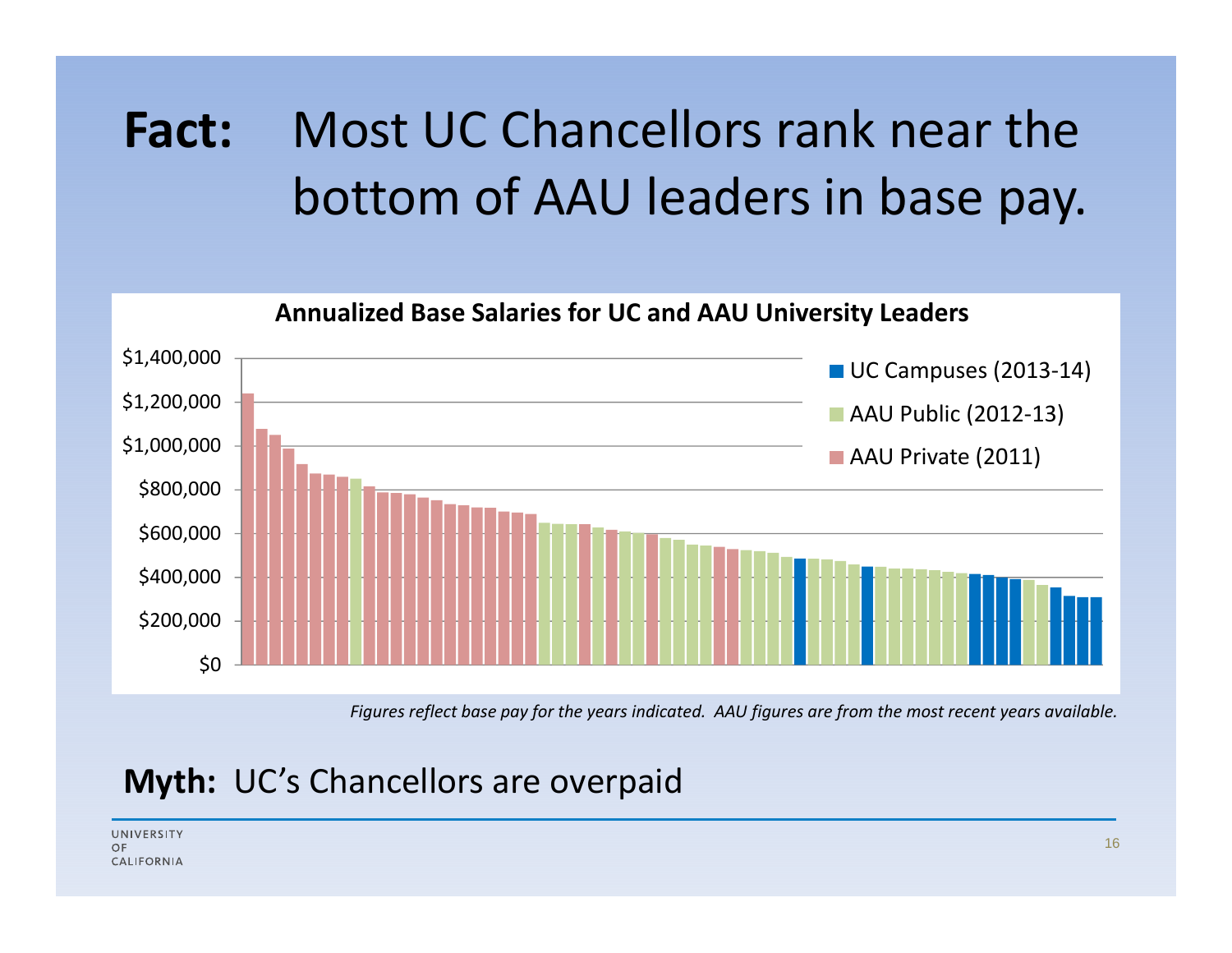**Fact:** Between 1990‐91 and 2014‐15, State funding increased only 31%, while inflation grew 80% and enrollment grew over 50% (82,000+).



#### **Myth:** UC has been a funding priority of the State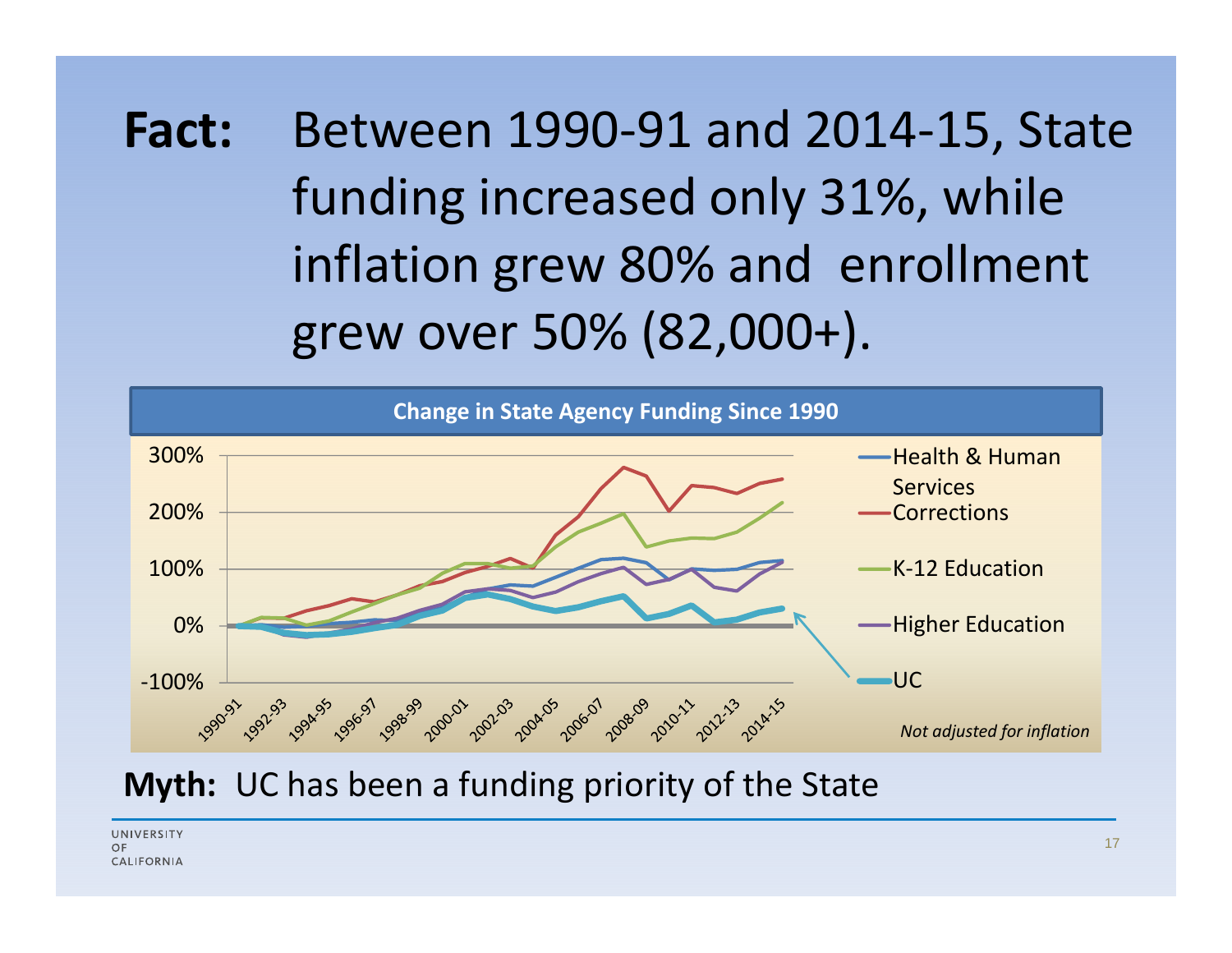### **Fact:** C enrolls CA students above state‐funded levels partly by enrolling nonresidents.

• Since 2007‐08, UC has added 200,000 over 6,000 Californiaundergraduates.



#### **Myth:** UC is turning away CA students to enroll nonresidents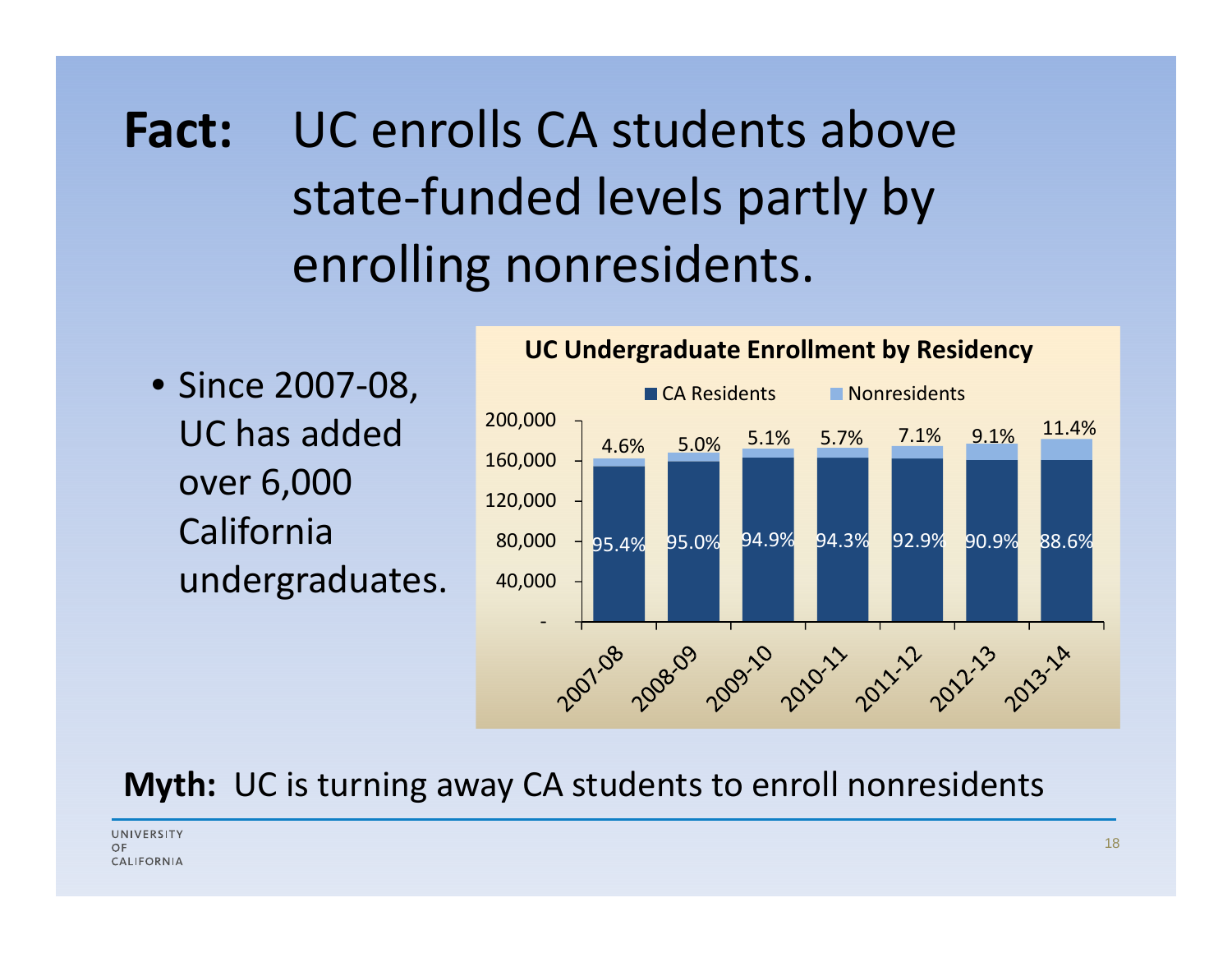### **Fact:** UC enrolls a much smaller percentage of nonresident students compared to peer publics.



#### **Myth:** UC is not committed to serving California residents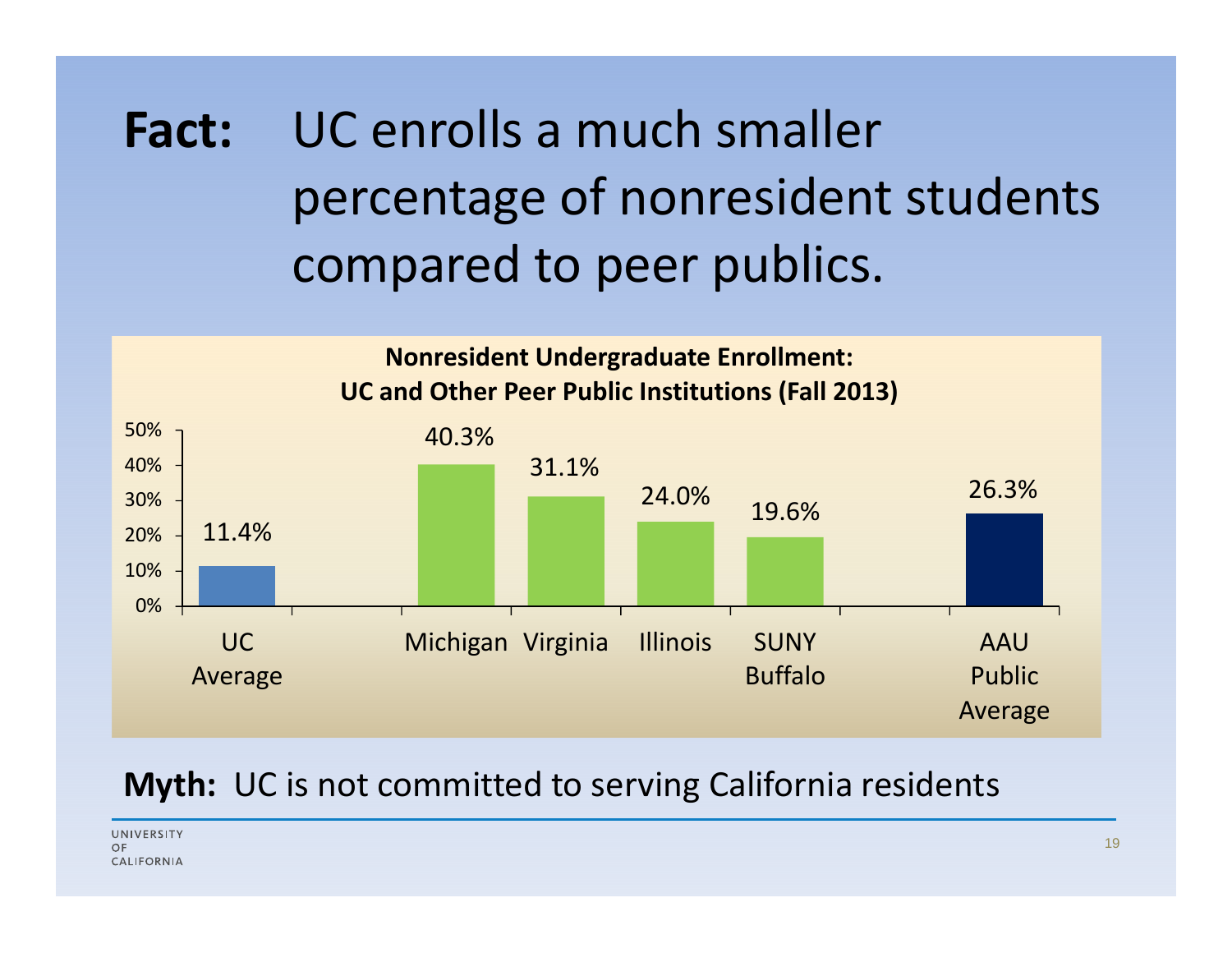# **Fact:** Students from all social backgrounds enroll and thrive at UC.

- UC enrolls far more Pell Grant recipients than other AAU schools.
- 43% of Fall 2014 freshman admits  $42\%$ were first‐gen college students.
- UC's 4-year graduation rates and the state of the state of the state of the state of the state of the state o are higher than at other AAU publics – and continue to rise.



#### **Myth:** A UC education is out of reach for many students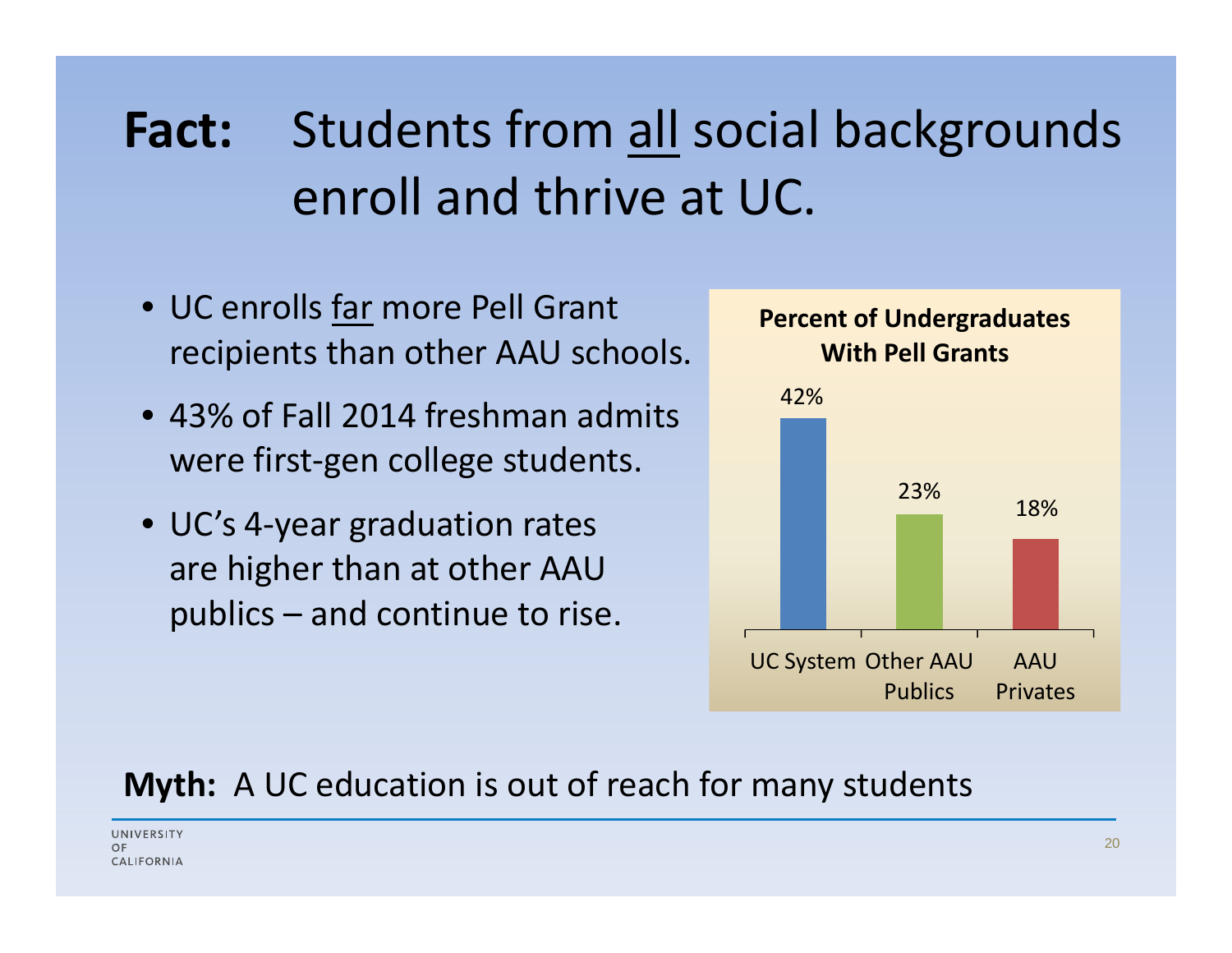# **Fact:** Transfers and freshmen graduate at very similar rates.



#### **Myth:** Transfer students are not as successful as freshmen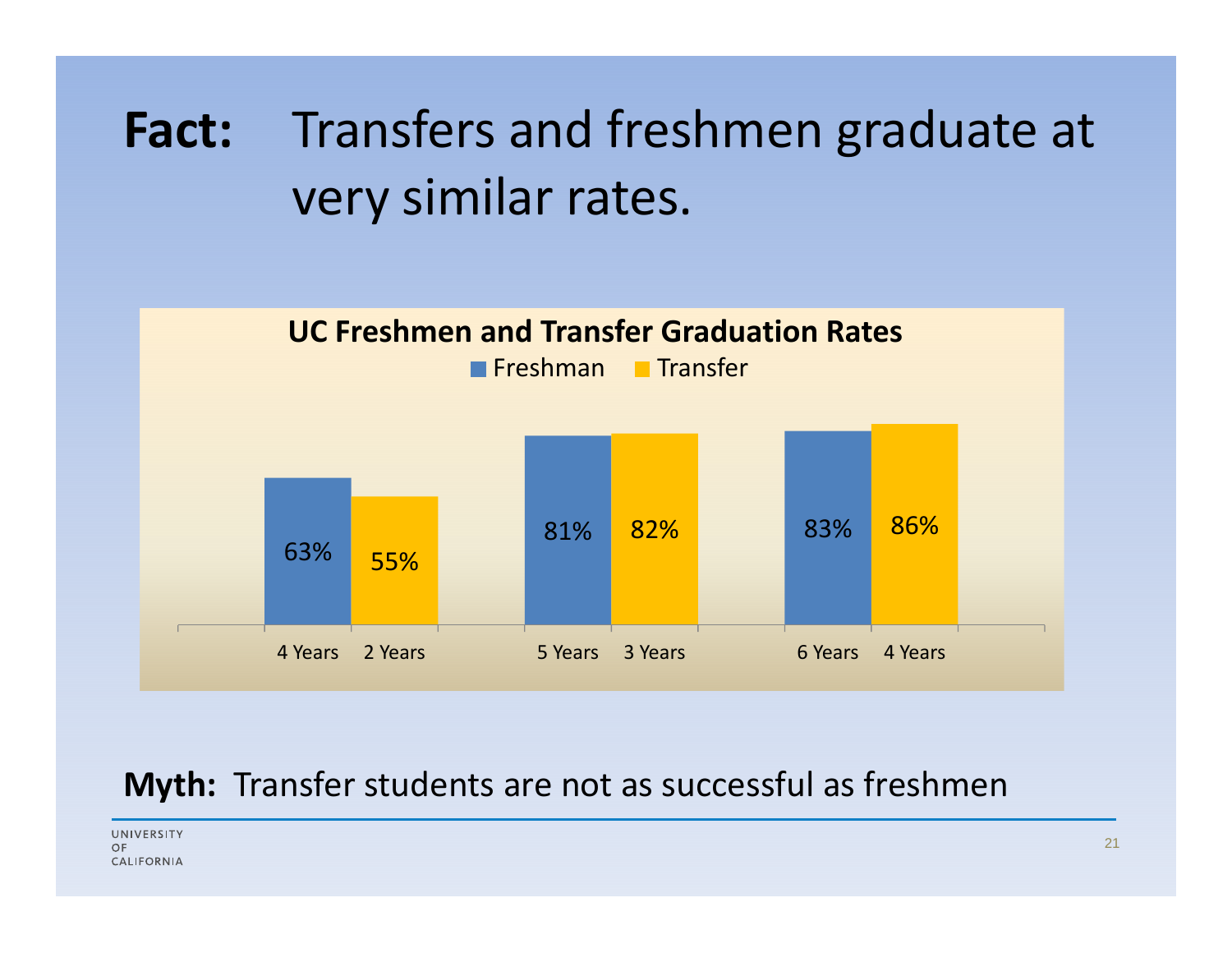**Fact:** Five‐ and six‐year graduation rates for Pell recipients and other students are about the same.



#### **Myth:** Low-income students don't do as well as other students